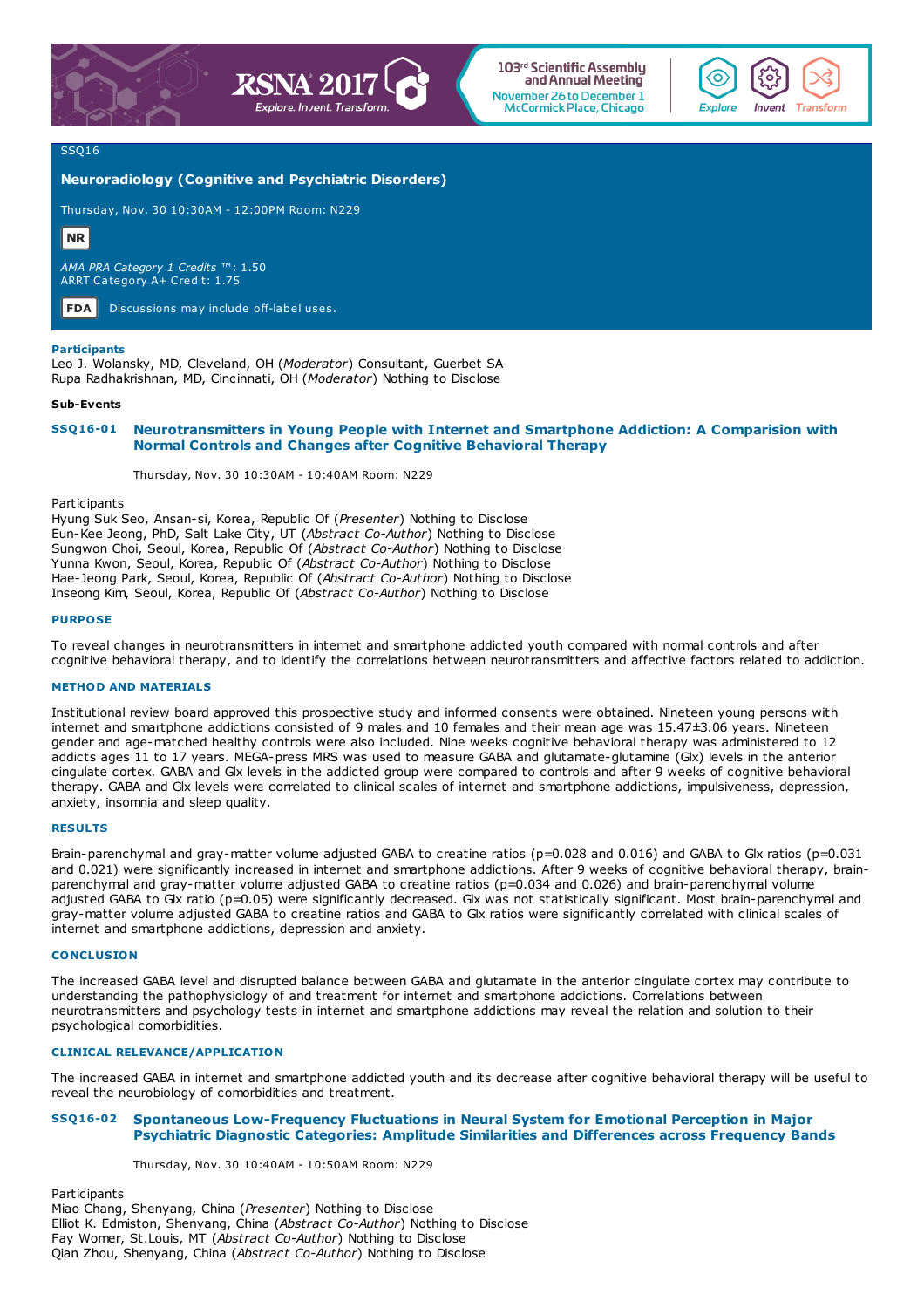Shengnan Wei, Shenyang, China (*Abstract Co-Author*) Nothing to Disclose Xiaowei Jiang, Shenyang, China (*Abstract Co-Author*) Nothing to Disclose Yifang Zhou, Shenyang, China (*Abstract Co-Author*) Nothing to Disclose Yuting Ye, Berkeley, CA (*Abstract Co-Author*) Nothing to Disclose Haiyan Huang, Berkeley, CA (*Abstract Co-Author*) Nothing to Disclose Xinian Zuo, PhD, Beijing, China (*Abstract Co-Author*) Nothing to Disclose Ke Xu, MD, Shenyang, China (*Abstract Co-Author*) Nothing to Disclose Yanqing Tang, MD, Shenyang, China (*Abstract Co-Author*) Nothing to Disclose Fei Wang, Shenyang, China (*Abstract Co-Author*) Nothing to Disclose

#### **For information about this presentation, contact:**

changmiao618@163.com

# **PURPOSE**

Growing evidence indicates shared and distinct emotional perception in schizophrenia (SZ), bipolar disorder (BD), and major depressive disorder (MDD). The alterations of spontaneous low-frequency fluctuations have been increasingly reported in emotional perception neural system in these disorders. However, it is unknown what similarities and differences of their amplitudes (ALFF) are across SZ, BD, and MDD.

# **METHOD AND MATERIALS**

ALFF and its signal balance between two frequency bands (slow-5 and slow-4) within emotional perception neural system were compared across 119 SZ, 100 BD, 123 MDD, and 183 healthy control (HC) participants. Exploratory analyses were performed to determine the relationship between an ALFF balance and clinical variables.

#### **RESULTS**

Commonalities in ALFF change pattern were observed across three disorders in emotional perception neural substrates, such as increased ALFF in the anterior cerebrum, including subcortical, limbic, paralimbic, and heteromodal cortical regions, and decreased ALFF in the posterior visual cortices. SZ, BD, and MDD showed significant decreased ALFF signal balance within emotional perception neural system in both slow-5 and slow-4, with greatest alterations in SZ, followed by BD, and then MDD. A negative correlation was shown between the ALFF balance and negative/disorganized symptoms in slow-4 across SZ, BD, and MDD.

#### **CONCLUSION**

Our findings suggest that the extent of observed commonalities herein further support the presence of core neurobiological disruptions shared among SZ, BD, and MDD. ALFF signal balance might be considered as an important neuroimaging marker for the future diagnosis and treatment in these major psychiatric disorders.

## **CLINICAL RELEVANCE/APPLICATION**

Our major findings suggest that the extent of observed commonalities herein further support the presence of core neurobiological disruptions shared among SZ, BD, and MDD. The balance of ALFF signals within emotional perception neural system might be considered as an important neuroimaging marker for the future diagnosis and treatment in these major psychiatric disorders.

# SSQ16-03 The Impact of Apolipoprotein E Gene Polymorphism on the Cerebral Blood Flow in Patients with Mild **Cognitive Impairment**

Thursday, Nov. 30 10:50AM - 11:00AM Room: N229

Participants

Lin Zhu, PhD, Nanjing, China (*Presenter*) Nothing to Disclose

**For information about this presentation, contact:**

julinzz@163.com

## **PURPOSE**

We sought to investigate whether the apolipoprotein E (APOE) genotype specifically modulates cerebral blood flow in patients with amnesic mild cognitive impairment (aMCI) by using the pulsed arterial spin labeling (ASL) data.

#### **METHOD AND MATERIALS**

83 aMCI and 130 healthy controls (HC) underwent neuropsychological battery assessments, genetic screening and MRI scanning. ASL data preprocessing was carried out using the ASLtbx toolbox. A voxel-wise two-way ANOVA was performed to examine the main effects of diagnosis (aMCI vs. HC) and APOE genotype (ε2 vs. ε3ε3 vs. ε4), and the diagnosis-by-genotype interactions on CBF maps. Then, we performed multiple linear regression analyses to examine the relationships between the neuropsychological test scores and CBF values in brain areas showing significant diagnosis-by-genotype interactions.

### **RESULTS**

(1) Significant diagnosis-by-genotype interactions on CBF were observed in the left superior frontal gyrus , right anterior cingulate/medial prefrontal cortex and bilateral superior temporal gyrus. Post-hoc pairwise analysis revealed that compared with the ε2 carriers and ε3ε3 carriers, the ε4 carriers had significant higher CBF values in the above areas in the aMCI group, but there were no significant genotype differences in the HC group. (2) APOE ε4 carriers showed significant higher CBF values in the right anterior and posterior cingulate cortex than the ε2 carriers and ε3ε3 carriers respectively; (3) Compared with HC group, the aMCI group exhibited higher CBF values primarily in the left superior and middle frontal gyrus. (4) We found that the CBF values in the right anterior cingulate/medial preforntal gyrus and superior temporal gyrus were negatively correlated with the similarity test scores (r =  $-0.453$ , P = 0.014; r =  $-0.497$ , P = 0.006).

### **CONCLUSION**

The APOE genotype has diaease-specific effects on cerebral perfusion; the increased CBF within the lateral prefrontal and temperal cortex in the aMCI ε4 carriers may be interpreted as reflecting greater cognitive "effect" by aMCI ε4 carriers to achieve the same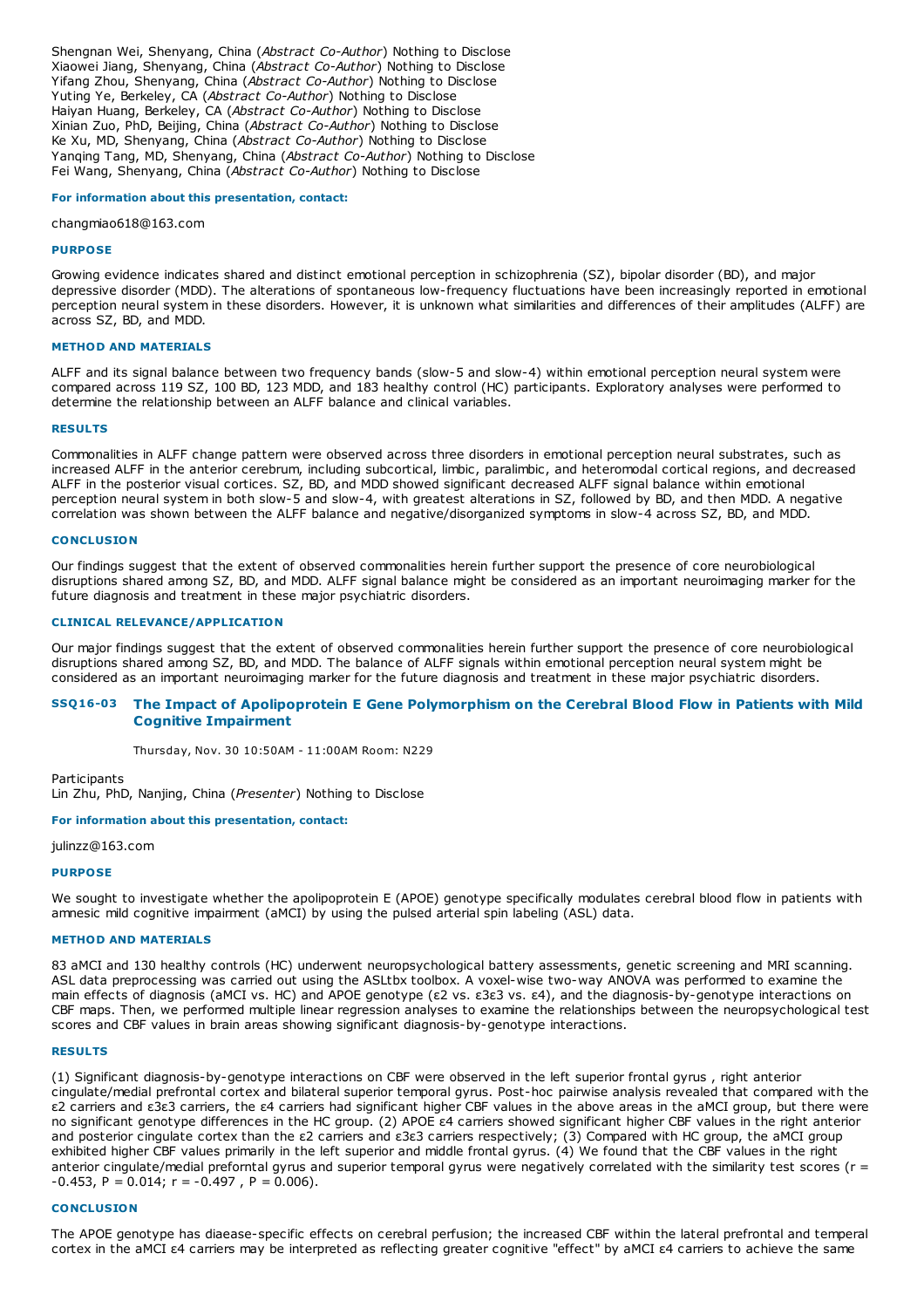level of performance as aMCI ε4 non-carriers (e.g., ε2 carriers and ε3ε3 carriers).

# **CLINICAL RELEVANCE/APPLICATION**

(dealing with functional MR and cortical activation) ' fMRI may lay a foundation for the perfusion index of AD early diagnosis , disease severity, the following-up of AD and drug efficacy determination.'

# **SSQ16-04 Interaction of Systemic Oxidative Stress and Mesial Temporal Network Degeneration in Parkinson's Disease with and without Cognitive Impairment**

Thursday, Nov. 30 11:00AM - 11:10AM Room: N229

**Participants** 

Pi-Ling Chiang, MD, Kaohsiung, Taiwan (*Presenter*) Nothing to Disclose Hsiu-Ling Chen, Kaohsiung, Taiwan (*Abstract Co-Author*) Nothing to Disclose Yueh-Sheng Chen, Kaohsiung, Taiwan (*Abstract Co-Author*) Nothing to Disclose Meng-Hsiang Chen, Kaohsiung, Taiwan (*Abstract Co-Author*) Nothing to Disclose Wei-Che Lin, MD, Kaohsiung, Taiwan (*Abstract Co-Author*) Nothing to Disclose

## **PURPOSE**

Systemic oxidative stress is the well-investigated factor and contributes to neuroinflammation of Parkinson's disease (PD). Cognitive impairments in PD are strong-associated with mesial temporal lobe (MTL) dysfunction. In the present study, we sought to evaluate the relationship between systemic oxidative stress and MTL function by measuring the morphology and functional network alteration in PD patients with and without cognitive impairment.

## **METHOD AND MATERIALS**

Forty-one patients with PD (subgrouping into 3 groups [PD-normal, PD-mild cognitive impairment, PD-dementia]) and 29 normal control volunteers underwent peripheral blood sampling to quantify systemic oxidative stress markers, and T1W volumetric and resting state functional MRI (rs-fMRI) scans. Rs-fMRI was used to derive the healthy intrinsic connectivity patterns seeded by the epicenter vulnerable to any of significant oxidative stress markers. The functional connectivity correlation coefficient (fc-CC) and gray matter volume (GMV) of the network seeded by the epicenter among groups were compared. The correlation analysis among fc-CC, GMV and cognitive impairment were performed.

## **RESULTS**

The oxidative stress markers including leukocyte apoptosis and LFA-1 values were significantly higher in the PD group. Using whole brain VBM based correlation analysis, bilateral MTL were identified as the most vulnerable epicenters of lymphocyte apoptosis (p < 0.005). The following resting state functional connectivity analysis further revealed the MTL network seeded by the epicenter. The MLT network of normal connectivity profile was resembled the PD-associated atrophy pattern. The GMV of the MTL network also demonstrated the significant difference between groups. Reduced fc-CC and GMV were associated with the progressed cognitive impairment.

# **CONCLUSION**

The epicenters vulnerable to lymphocyte apoptosis can be linked to an altered MTL network that modifies both architecture and functional connectivity, with relationship to cognitive impairment. The possible relations among them may represent consequent cognitive impairment processes of systemic oxidative stress and MTL network injuries in PD patients.

### **CLINICAL RELEVANCE/APPLICATION**

The volumetric and re-fMR can demostrate damages of MTL network vulnerable to oxidative stress.

# **SSQ16-05 Effects of Mentally Stimulating Activities Training On Resting-State Network Functional Connectivity in Amnestic Mild Cognitive Impairment: A Pilot Controlled Trial**

Thursday, Nov. 30 11:10AM - 11:20AM Room: N229

#### **Awards**

# **Student Travel Stipend Award**

## **Participants**

Wenchao Cai, BMBS, PhD, Fuzhou, China (*Presenter*) Nothing to Disclose Junyu Zhao, Fuzhou, China (*Abstract Co-Author*) Nothing to Disclose Jiawei Su, Fuzhou, China (*Abstract Co-Author*) Nothing to Disclose Hong Li, Fuzhou, China (*Abstract Co-Author*) Nothing to Disclose Mingping Ma, Fuzhou, China (*Abstract Co-Author*) Nothing to Disclose Qiang Bao, Fuzhou, China (*Abstract Co-Author*) Nothing to Disclose

### **For information about this presentation, contact:**

caiwenliuxinhuua@163.com

#### **PURPOSE**

To explore the resting-state network functional connectivity alterations in patients with amnestic mild cognitive impairment(aMCI)before and after mentally stimulating activities training.

# **METHOD AND MATERIALS**

Cognitive diagnosis was made by an expert consensus panel based on previous published criteria. Thirty-eight elderly subjects with aMCI comprising of training group (18) and control group (18), with age-, sex- and MoCA score-matched participated in this study. Rest-state fMRI (rs-fMRI) and neuropsychological assessment were conducted at baseline and after 6-month following training/control program. The global functional connectivity of rs-fMRI was analysed based on the graph theoretical modeling and seed-based analysis. The changes of functional connectivity and neuropsychological scores were compared between the two groups.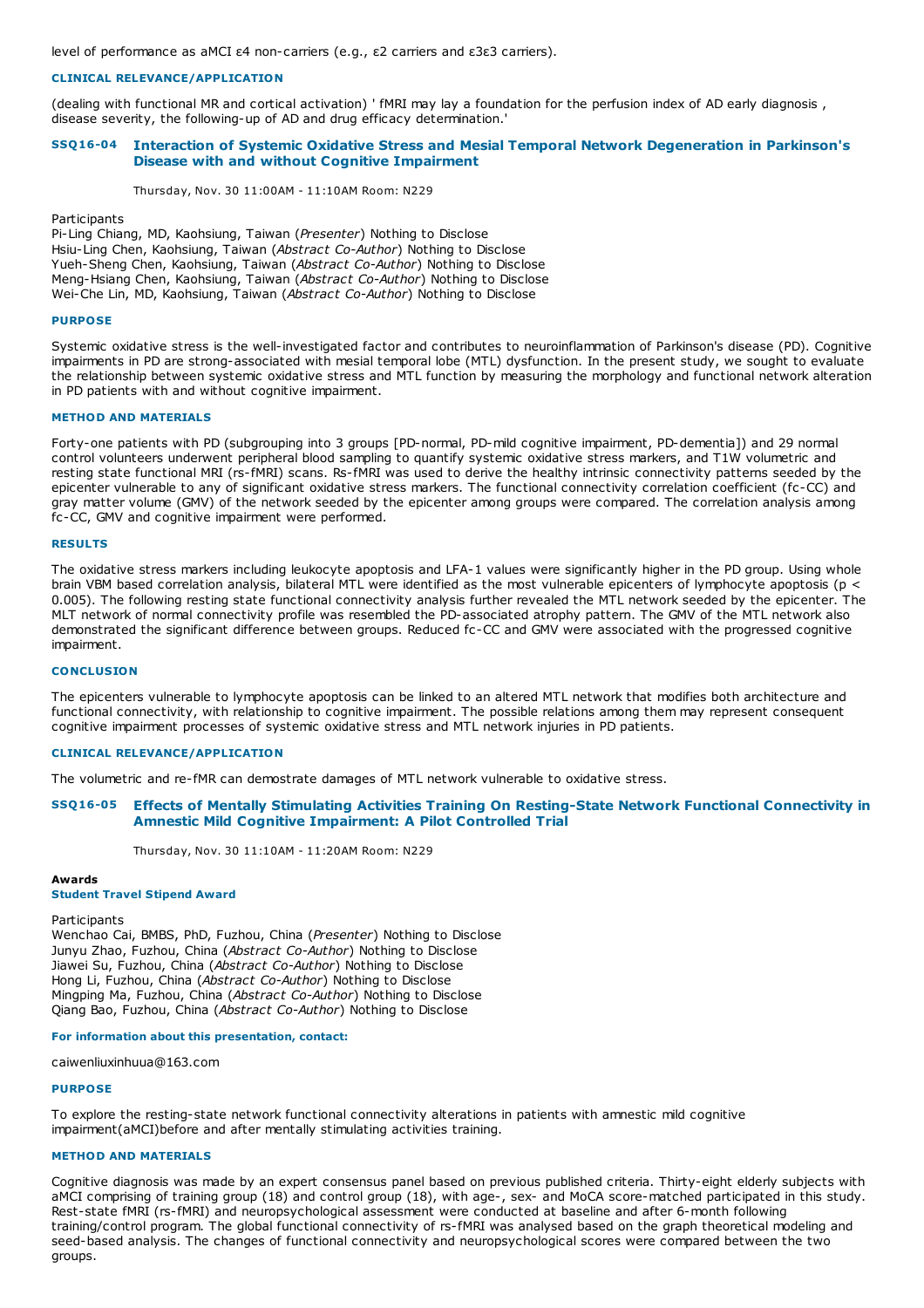#### **RESULTS**

After 6-month training/control program, the MoCA score was significantly increased in training group (25.53±2.51) compared with the control group (21.81±2.02). Based on the graph theoretical modeling, the bilateral angular gyrus presented positive connectivity with the global brain in training group. Seed-based analysis, functional connectivity between the hippocampus and a set of regions was decreased in training group, these regions are: the right angular, cingulate gyrus and praecuneus; While, the left supplement motor area showed increased connectivity to the hippocampus.

# **CONCLUSION**

These findings would be helpful to aid our understanding of the neurofunctional mechanisms associated with effects of mentally stimulating activities training on the cognitive function in aMCI.

# **CLINICAL RELEVANCE/APPLICATION**

The network functional connectivity analysis of resting-state fMRI maybe a potentially useful tool for exploring the mechanism of mentally stimulating activities in aMCI.

# **SSQ16-06 Multi-voxel Pattern Analysis with Large-scale Granger Causality to Investigate Brain Connectivity Changes in Resting-State Functional MRI of Patients with HIV-Associated Neurocognitive Disorder**

Thursday, Nov. 30 11:20AM - 11:30AM Room: N229

**Participants** 

Adora M. D'Souza, MSc, Rochester, NY (*Presenter*) Nothing to Disclose Anas Z. Abidin, MS, Rochester, NY (*Abstract Co-Author*) Nothing to Disclose Udaysankar Chockanathan, Rochester, NY (*Abstract Co-Author*) Nothing to Disclose Lutz Leistritz, Jena, Germany (*Abstract Co-Author*) Nothing to Disclose Axel Wismueller, MD, PhD, Rochester, NY (*Abstract Co-Author*) Nothing to Disclose

## **For information about this presentation, contact:**

adora.dsouza@rochester.edu

#### **PURPOSE**

To develop and evaluate a novel machine learning framework using large-scale Granger causality (lsGC) for identification of subjects with HIV-Associated Neurocognitive Disorder (HAND) by capturing differences in resting-state functional MRI (rsfMRI) connectivity.

#### **METHOD AND MATERIALS**

Resting-state fMRI scans (3T, EPI sequence, TR=1.65s, 250 acquisitions) were acquired in a cohort of 45 age-matched subjects (20 healthy, 25 HIV+ of which 16 had HAND symptoms (HAND+)). After pre-processing, data was parcellated into regions defined by the Automated Anatomical Labeling (AAL) atlas. Regions were represented by their average time-series. A novel multivariate directional extension of Granger causality, lsGC, quantified the interdependence between time-series. Generalized matrix learning vector quantization, a method that combines supervised machine learning with embedded feature selection was used to classify HAND+ and healthy subjects from the resulting connectivity matrix in a Multi-Voxel Pattern Analysis (MVPA) framework. Strict data separation (90% train/10% test) was carried out in a 100-iteration cross-validation scheme. As a standard reference method, we used conventional multivariate Granger Causality (mGC) for comparative evaluation. Area Under the Curve (AUC) for Receiver Operator Characteristics (ROC) analysis and prediction accuracy were used to quantitatively evaluate the diagnostic quality of HAND+ subject classification.

#### **RESULTS**

Our novel IsGC rsfMRI connectivity analysis approach outperformed mGC in identifying HAND+ subjects, with AUC =  $0.86 \pm 0.29$  and accuracy =  $0.88 \pm 0.17$ % for lsGC compared to AUC =  $0.70 \pm 0.35$  and accuracy =  $0.64 \pm 0.25$ % for the conventional mGC method, respectively. Diagnostic quality differences between both methods were statistically significant (p < 0.01, Wilcoxon signed-rank test) for both AUC and prediction accuracy.

# **CONCLUSION**

Our results suggest that the novel lsGC analysis method significantly improves the diagnostic quality for identification of patients with HAND. We conclude that, when compared to conventional mGC analysis, our MVPA framework is better suited to capture disease-related brain network connectivity changes based on rsfMRI neuroimaging.

## **CLINICAL RELEVANCE/APPLICATION**

Our framework identifies HAND+ subjects by revealing disease-related changes in brain connectivity patterns, which can serve as a useful diagnostic biomarker in HIV-related neurologic disease.

# **SSQ16-07 The Altered Resting-State Functional Connectivity and Regional Homogeneity in Type 2 Diabetes with Mild Cognitive Impairment**

Thursday, Nov. 30 11:30AM - 11:40AM Room: N229

**Participants** 

Ying Xiong, Wuhan, China (*Presenter*) Nothing to Disclose Qiang Zhang, PhD, Wuhan, China (*Abstract Co-Author*) Nothing to Disclose Yong Liu, Beijing, China (*Abstract Co-Author*) Nothing to Disclose Wenzhen Zhu, MD, PhD, Wuhan, China (*Abstract Co-Author*) Nothing to Disclose

## **For information about this presentation, contact:**

bear1119xy@126.com

# **PURPOSE**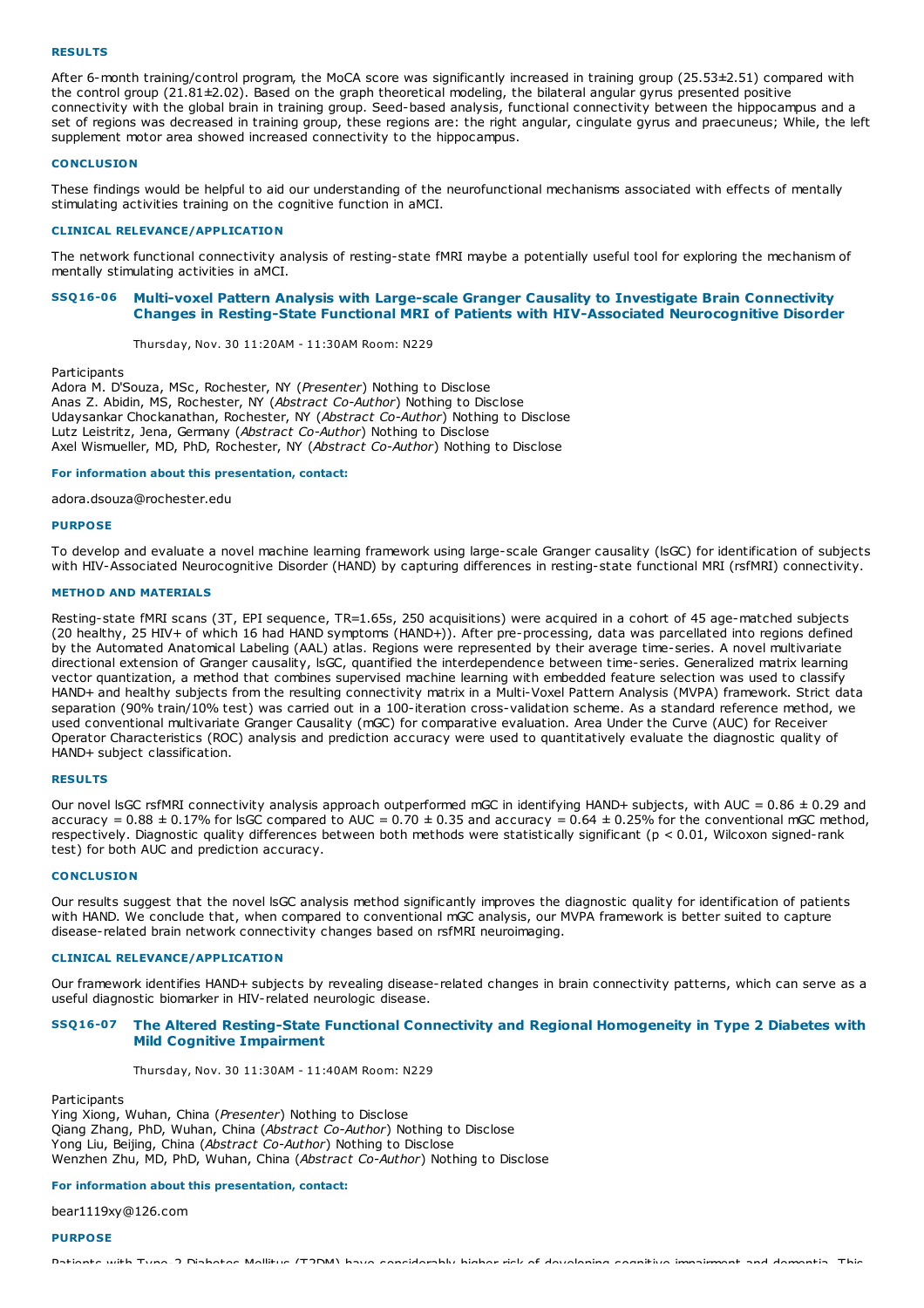Patients with Type-2 Diabetes Mellitus (T2DM) have considerably higher risk of developing cognitive impairment and dementia. This study aims to investigate the possible alterations in spontaneous neural activity of brain through resting state-functional MRI (rsfMRI) in T2DM patients with and without mild cognitive impairment.

## **METHOD AND MATERIALS**

Eighteen T2DM patients with mild cognitive impairment (DM-MCI) and 18 matched T2DM patients with normal cognition (DM-NC) were enrolled. On a 3 Tesla scanner, rs-fMRI data were obtained axially using a gradient-echo planar imaging sequence. Using the Brainnetome toolkit (BRAT) (www.brainnetome.org/en/brat) and SPM8 software, the regional homogeneity (ReHo) was calculated to represent spontaneous brain activity in different brain areas. ReHo changes were correlated with neuropsychological scores and disease duration. Based on the anatomically labeled (AAL) template, the whole-brain partitional analysis on functional connectivity was also applied to search for significant links.

## **RESULTS**

Compared to DM-NC group, DM-MCI group exhibited decreased ReHo value in the right inferior, middle, and superior temporal gyrus; but increased ReHo value in the bilateral superior and medial frontal gyrus, the right orbital gyrus and the inferior frontal gyrus(fig.1). In the DM-MCI group, ReHo value was negatively correlated with Montreal Cognitive Assessment scores in the left medial frontal gyrus (R=-0.662, p=0.01), and positively correlated with diabetes duration in the right inferior and middle frontal gyrus (R=0.594, p=0.026)(fig.2). Correlation between ReHo and glycosylated hemoglobin A1c was not significant. The DM-MCI group showed 11 pairs of weaker functional connectivity between different brain areas (p<0.01, FDR corrected)(fig.3).

## **CONCLUSION**

The abnormal brain activity reflected by ReHo measurements and the weaker functional connectivity of multiple brain regions could help uncover the susceptible regions of T2DM patients who progress into cognitive dysfunction, and may provide insights into the pathogenesis of T2DM related cognitive impairment.

## **CLINICAL RELEVANCE/APPLICATION**

Resting state-fMRI may be able to track early progression of brain functional alterations, and can be an appropriate approach for studying the spontaneous brain activity in diabetes related cognitive impairment.

# **SSQ16-08 Early Volume Reduction of Hippocampus after Whole-Brain Radiation Therapy: Automated Brain Structure Segmentation Study**

Thursday, Nov. 30 11:40AM - 11:50AM Room: N229

**Participants** 

Yohei Takeshita, Kitakyusyu, Japan (*Presenter*) Nothing to Disclose Keita Watanabe, Fukuoka, Japan (*Abstract Co-Author*) Nothing to Disclose Issei Ueda, Kitakyusyu, Japan (*Abstract Co-Author*) Nothing to Disclose Shingo Kakeda, MD, Kitakyushu, Japan (*Abstract Co-Author*) Nothing to Disclose Takayuki Ohguri, Kitakyushu, Japan (*Abstract Co-Author*) Nothing to Disclose Yukunori Korogi, MD, PhD, Kitakyushu, Japan (*Abstract Co-Author*) Nothing to Disclose

### **PURPOSE**

It is well known that cognitive decline often occurs after whole-brain radiation therapy (WBRT), especially in the long survivors. Our hypothesis was that the hippocampus is vulnerable to radiation and may become atrophic even at early stage after WBRT. Therefore, using automated segmentation of brain structures, we assessed volume changes of the various brain structures including the hippocampus within 10 months after WBRT.

# **METHOD AND MATERIALS**

Twenty patients with lung cancer who underwent both WBRT and chemotherapy were recruited as a WBRT group. As a control group, 18 patients with lung cancer who underwent only chemotherapy were also recruited. Pre-treatment MRI was performed within one month before radiation or chemotherapy, and post-treatment MRI were performed 6 to 10 months after the radiation or chemotherapy. Contrast enhanced high-resolution 3D T1-weighted images of pre- and post-treatment were analyzed using longitudinal processing of FreeSurfer. We calculated volume reduction ratios [{(volume of pre-radiation - volume of after radiation)/ volume of pre-radiation}x100] for the whole-brain cortex and white matter, hippocampus, and amygdala defined by Aseg atlas in FreeSurfer.

#### **RESULTS**

In the WBRT group, the hippocampus showed significant volume reduction  $(5.7\% , p < 0.01)$ , while the whole-brain cortex and white matter, and amygdala did not show significant volume reduction  $(4.9\%; p = 0.21, 1.3\%; p = 0.19, 1.3\%; p = 0.95$ , respectively). The volume reduction ratio of the hippocampus was significantly higher than those of the whole-brain cortex and white matter ( $p =$ 0.01 and 0.02, respectively). In the control group, there was no significant volume reduction in any regions (the ratios: 0.3%, 1.0%, 1.0%, and 0.9% for the hippocampus, amygdala, whole-brain cortex and white mater, respectively).

## **CONCLUSION**

Among the whole-brain cortex and white matter, hippocampus, and amygdala, only the hippocampus showed significant volume reduction within 10 months after WBRT suggesting its vulnerability to radiation.

#### **CLINICAL RELEVANCE/APPLICATION**

Our study may support the validity of the "hippocampus-sparing" WBRT to prevent the radiation-induced cognitive impairment.

## **SSQ16-09 Nonlinear Modulation of Interacting Between COMT and Depression on Brain Function**

Thursday, Nov. 30 11:50AM - 12:00PM Room: N229